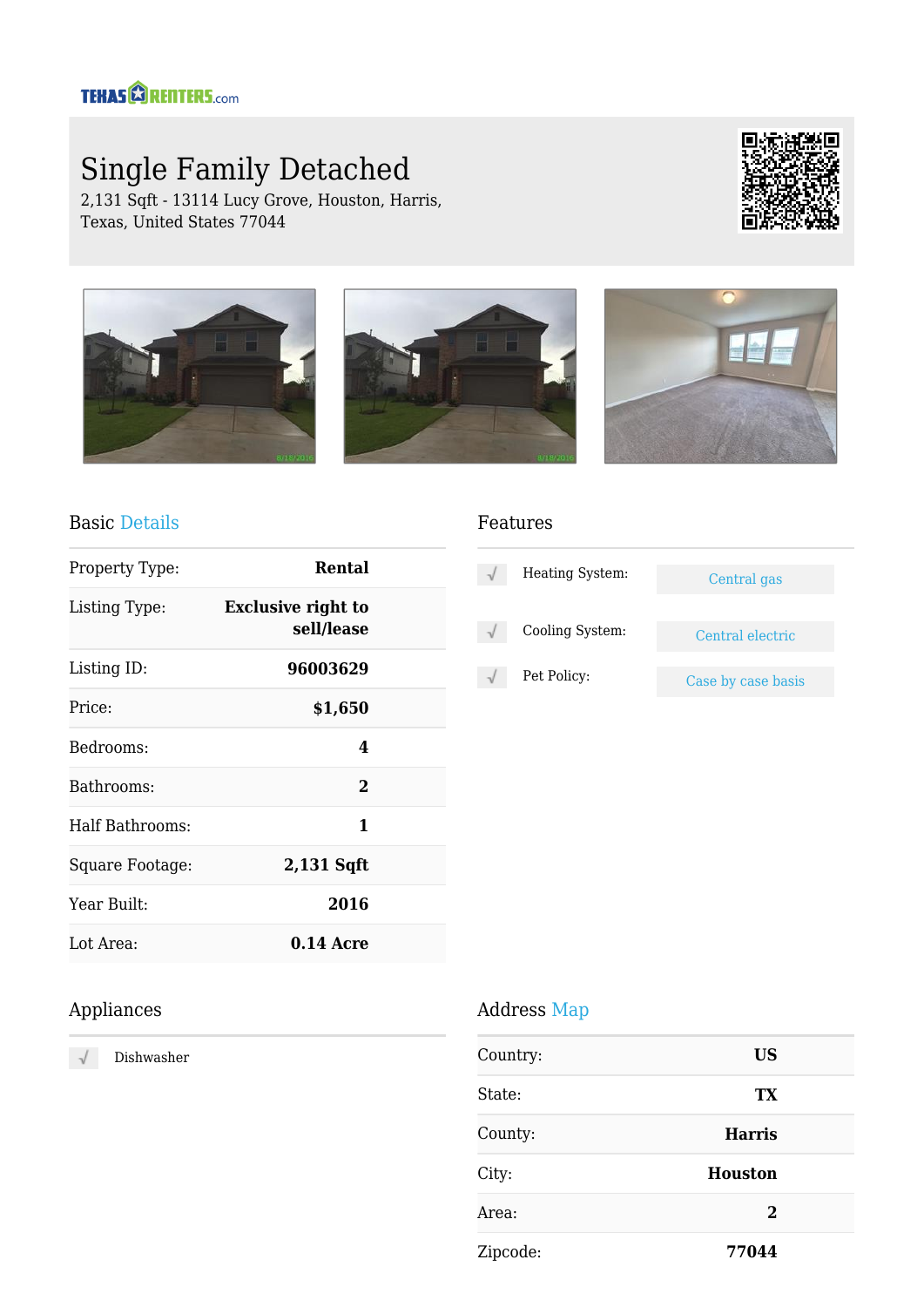| Street:        | <b>Lucy Grove</b>                            |
|----------------|----------------------------------------------|
| Street Number: | 13114                                        |
| Longitude:     | $E0^{\circ}$ $0^{\prime}$ $0^{\prime\prime}$ |
| Latitude:      | $NO^{\circ}$ $O^{\prime}$ $O^{\prime\prime}$ |

### MLS Addon

| <b>Property Sub</b><br>Type:            | <b>Single Family</b><br><b>Detached</b>                          |  |
|-----------------------------------------|------------------------------------------------------------------|--|
| Floors:                                 | Carpet, tile                                                     |  |
| Foundation:                             | Pier & beam                                                      |  |
| List Agent Direct<br><b>Work Phone:</b> | 281-336-9588                                                     |  |
| List Agent Full<br>Name:                | <b>Brittany Trebus</b>                                           |  |
| List Office<br>MLSID:                   | <b>TRCL01</b>                                                    |  |
| Lot Desciption:                         | <b>Subdivision Lot</b>                                           |  |
| School<br>Elementary:                   | <b>Carroll Elementary</b><br><b>School (sheldon)</b>             |  |
| School High:                            | Ce king high school                                              |  |
| School Middle:                          | Michael r. null<br>middle school                                 |  |
| Status:                                 | <b>Sold</b>                                                      |  |
| Style:                                  | <b>Traditional</b>                                               |  |
| Subdivision:                            | Saddle Rdg Sec 4                                                 |  |
| Lot Size:                               | 6,117 Sqft                                                       |  |
| <b>Building Stories:</b>                | $\mathbf 2$                                                      |  |
| <b>Rental Terms:</b>                    | Long term, one year                                              |  |
| Water Sewer:                            | <b>Public sewer, public</b><br>water, water district             |  |
| Matrix Modified<br>DT:                  | 29/11/2021<br>10:18:15                                           |  |
| Directions:                             | Get on $I-10E$ ,<br>Follow I-10 E and<br><b>US-90 E to S Lak</b> |  |